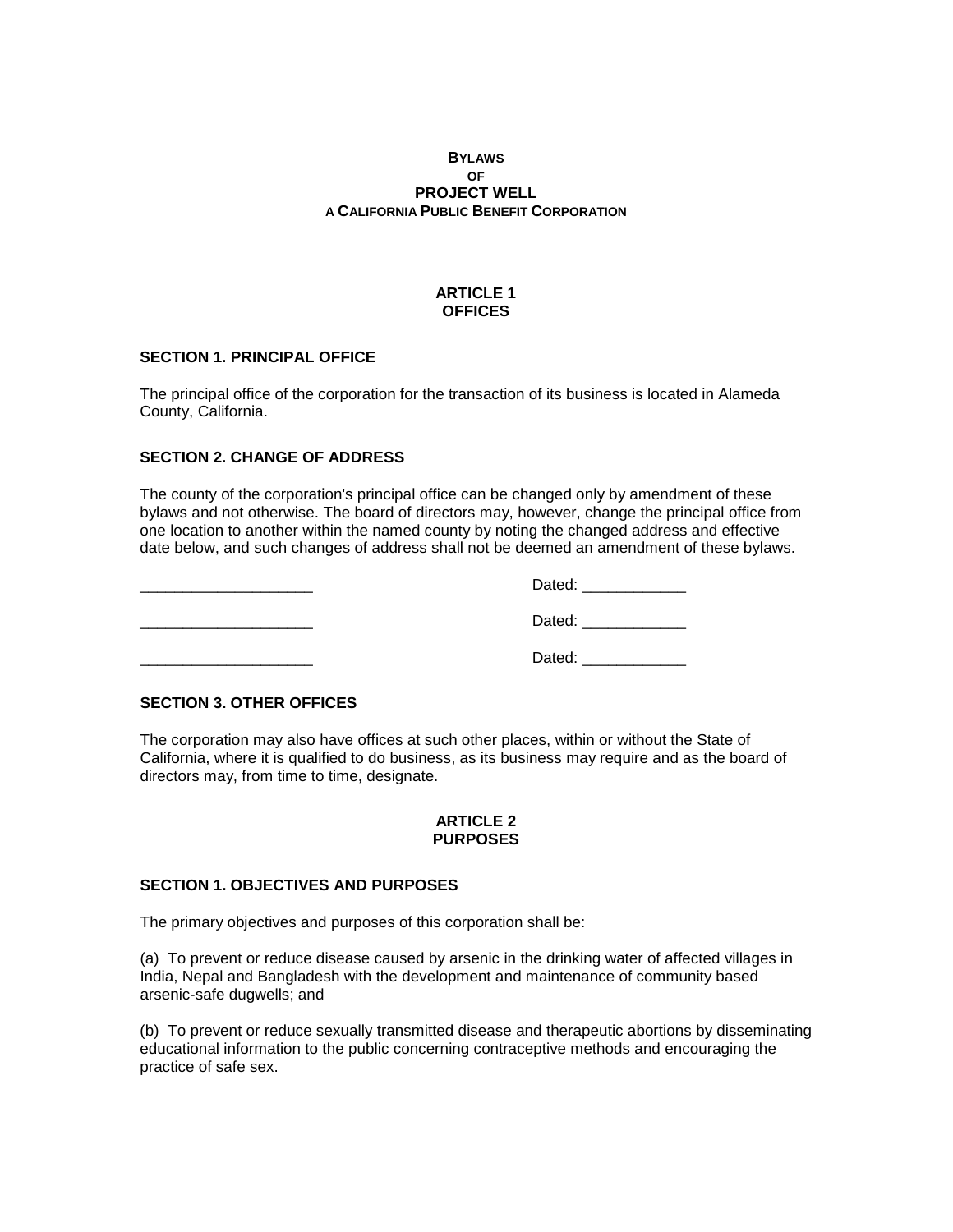## **ARTICLE 3 DIRECTORS**

#### **SECTION 1. NUMBER**

The corporation shall have three directors and collectively they shall be known as the board of directors. The number may be changed by amendment of this bylaw, or by repeal of this bylaw and adoption of a new bylaw, as provided in these bylaws.

### **SECTION 2. POWERS**

Subject to the provisions of the California Nonprofit Public Benefit Corporation law and any limitations in the articles of incorporation and bylaws relating to action required or permitted to be taken or approved by the members, if any, of this corporation, the activities and affairs of this corporation shall be conducted and all corporate powers shall be exercised by or under the direction of the board of directors.

## **SECTION 3. DUTIES**

It shall be the duty of the directors to:

(a) Perform any and all duties imposed on them collectively or individually by law, by the articles of incorporation of this corporation, or by these bylaws;

(b) Appoint and remove, employ and discharge, and, except as otherwise provided in these bylaws, prescribe the duties and fix the compensation, if any, of all officers, agents, and employees of the corporation;

©) Supervise all officers, agents, and employees of the corporation to assure that their duties are performed properly;

(d) Meet at such times and places as required by these bylaws;

(e) Register their addresses with the secretary of the corporation and notices of meetings mailed or telegraphed to them at such addresses shall be valid notices thereof.

### **SECTION 4. TERMS OF OFFICE**

Each director shall hold office until the next annual meeting for election of the board of directors as specified in these bylaws, and until his or her successor is elected and qualifies.

### **SECTION 5. COMPENSATION**

Directors shall serve without compensation except that they shall be allowed and paid reasonable expenses for attending each meeting of the board of directors. In addition, they shall be allowed reasonable advancement or reimbursement of expenses incurred in the performance of their regular duties as specified in Section 3 of this Article. Directors may not be compensated for rendering services to the corporation in any capacity other than director unless such other compensation is reasonable and is allowable under the provisions of Section 6 of this Article.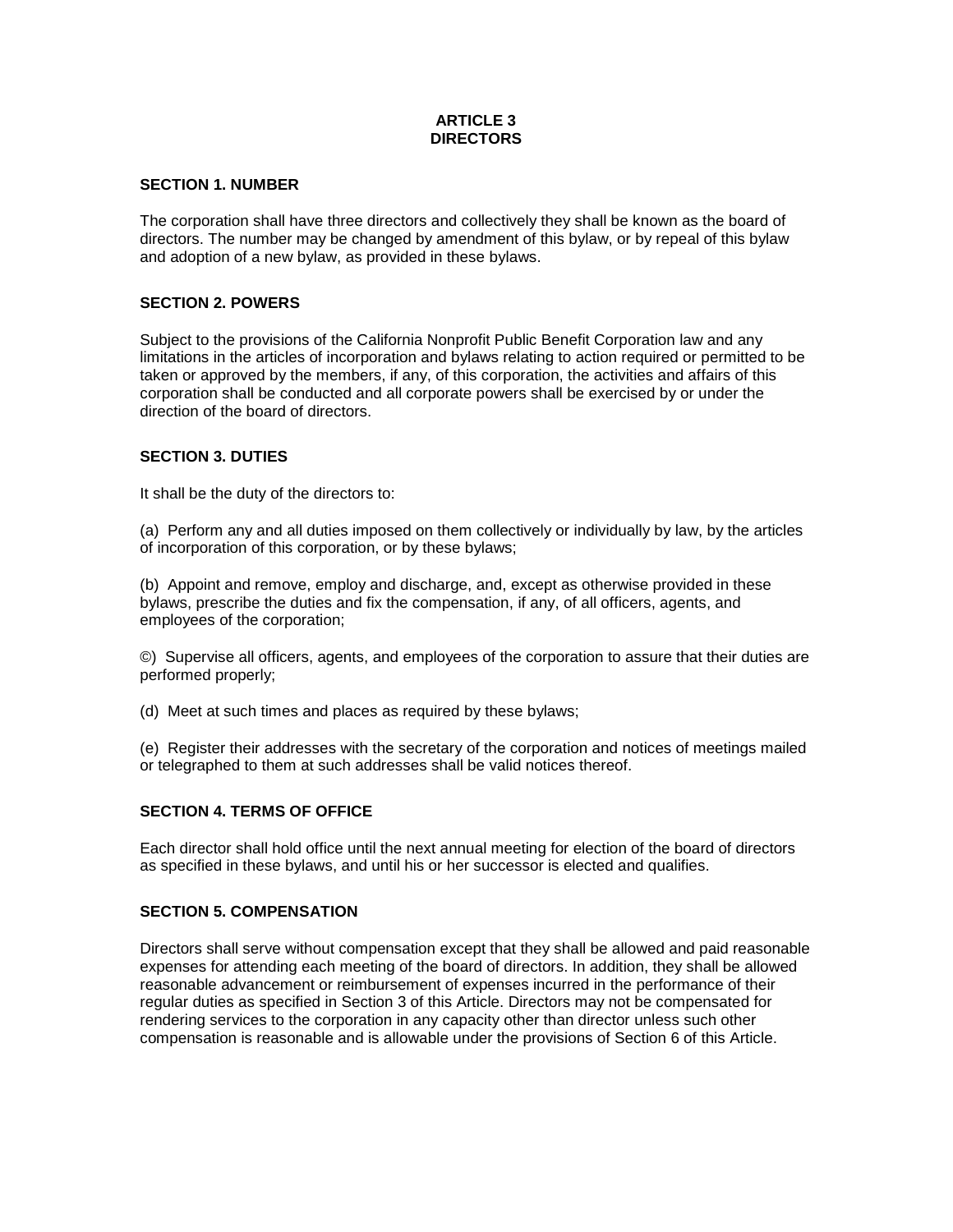## **SECTION 6. RESTRICTION REGARDING INTERESTED DIRECTORS**

Notwithstanding any other provision of these bylaws, not more than forty-nine percent (49%) of the persons serving on the board may be interested persons. For purposes of this Section, "interested persons" means either:

(a) Any person currently being compensated by the corporation for services rendered it within the previous twelve (12) months, whether as a full- or part-time officer or other employee, independent contractor, or otherwise, excluding any reasonable compensation paid to a director as director; or

(b) Any brother, sister, ancestor, descendant, spouse, brother-in-law, sister-in-law, son-in-law, daughter-in-law, mother-in-law, or father-in-law of any such person.

## **SECTION 7. PLACE OF MEETINGS**

Meetings shall be held at the principal office of the corporation unless otherwise provided by the board or at such place within or without the State of California which has been designated from time to time by resolution of the board of directors. In the absence of such designation, any meeting not held at the principal office of the corporation shall be valid only if held on the written consent of all directors given either before or after the meeting and filed with the secretary of the corporation or after all board members have been given written notice of the meeting as hereinafter provided for special meetings of the board.

Any meeting, regular or special, may be held by conference telephone, electronic video screen communication, or other communications equipment. Participation in a meeting through use of conference telephone constitutes presence in person at that meeting so long as all directors participating in the meeting are able to hear one another. Participation in a meeting through use of electronic video screen communication or other communications equipment (other than conference telephone) constitutes presence in person at that meeting if all of the following apply:

a) Each director participating in the meeting can communicate with all of the other directors concurrently;

b) Each director is provided the means of participating in all matters before the board, including, without limitation, the capacity to propose, or to interpose an objection to, a specific action to be taken by the corporation; and

c) The corporation adopts and implements some means of verifying 1) that all persons participating in the meeting are directors of the corporation or are otherwise entitled to participate in the meeting, and 2) that all actions of, or votes by, the board are taken and cast only by directors and not by persons who are not directors.

### **SECTION 8. REGULAR AND ANNUAL MEETINGS**

Regular meetings of directors shall be held on the second Saturday of March at 2:30 P.M.

The annual meeting of directors shall be held on the second Saturday of September at 2:30 P.M. At the annual meeting, directors shall be elected by the board of directors in accordance with this section. Cumulative voting by directors for the election of directors shall not be permitted. The candidates receiving the highest number of votes up to the number of directors to be elected shall be elected. Each director shall cast one vote, with voting being by ballot only.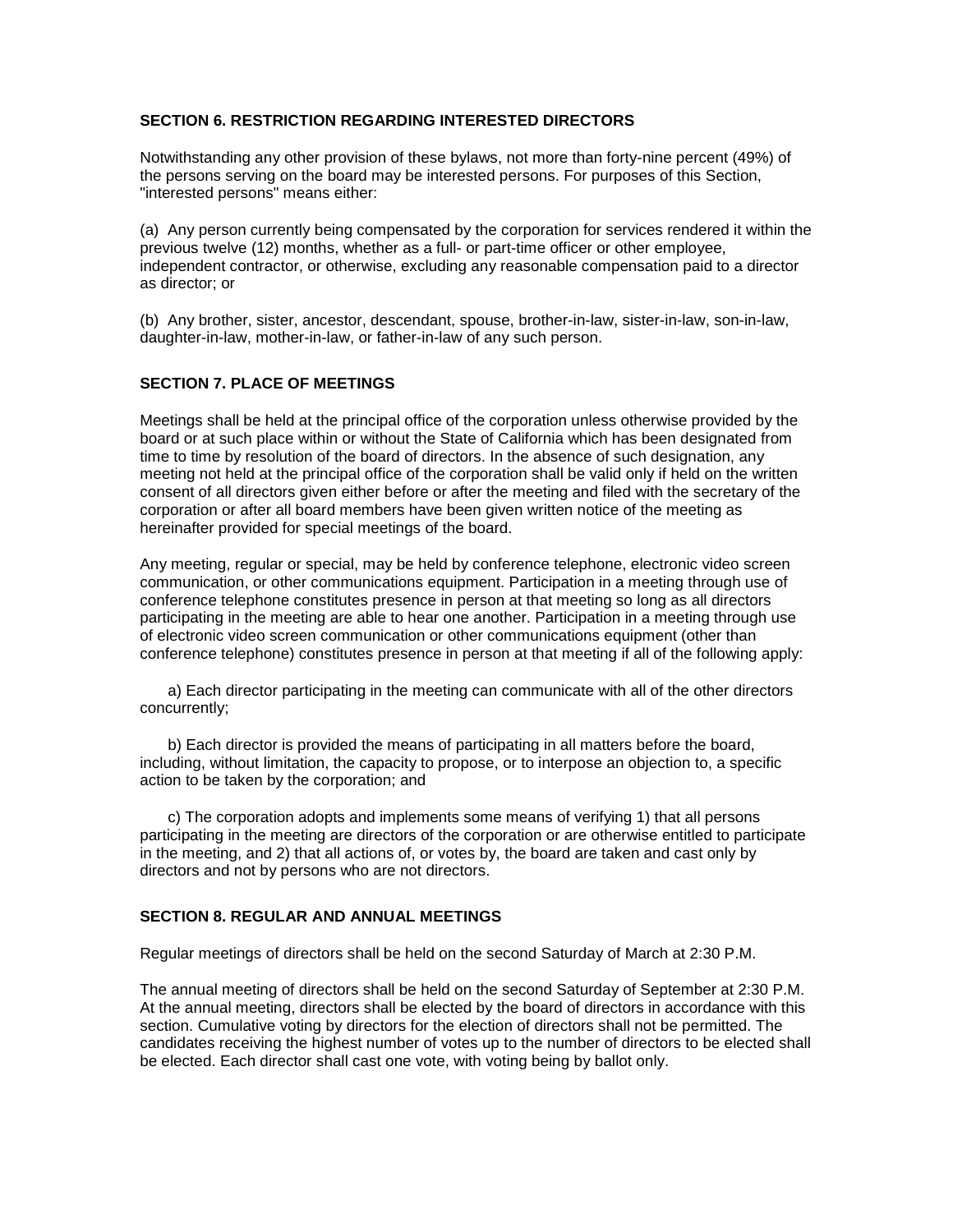## **SECTION 9. SPECIAL MEETINGS**

Special meetings of the board of directors may be called by the chairperson of the board, the president, the vice president, the secretary, or by any two directors, and such meetings shall be held at the place, within or without the State of California, designated by the person or persons calling the meeting, and in the absence of such designation, at the principal office of the corporation.

## **SECTION 10. NOTICE OF MEETINGS**

Regular meetings of the board may be held without notice. Special meetings of the board shall be held upon four (4) days' notice by first-class mail or forty-eight (48) hours' notice delivered personally or by telephone, including a voice messaging system designed to record and communicate messages, facsimile, electronic mail, telegraph or other electronic means. The notice shall be deemed to be delivered on its deposit in the mails or on its delivery to the telegraph company or on its transmission by electronic means. Such notices shall be addressed to each director at his or her address as shown on the books of the corporation. Notice of the time and place of holding an adjourned meeting need not be given to absent directors if the time and place of the adjourned meeting are fixed at the meeting adjourned and if such adjourned meeting is held no more than twenty-four (24) hours from the time of the original meeting. Notice shall be given of any adjourned regular or special meeting to directors absent from the original meeting if the adjourned meeting is held more than twenty-four (24) hours from the time of the original meeting.

## **SECTION 11. CONTENTS OF NOTICE**

Notice of meetings not herein dispensed with shall specify the place, day, and hour of the meeting. The purpose of any board meeting need not be specified in the notice.

### **SECTION 12. WAIVER OF NOTICE AND CONSENT TO HOLDING MEETINGS**

The transactions of any meeting of the board, however called and noticed or wherever held, are as valid as though the meeting had been duly held after proper call and notice, provided a quorum, as hereinafter defined, is present and provided that either before or after the meeting each director not present signs a waiver of notice, a consent to holding the meeting, or an approval of the minutes thereof. All such waivers, consents, or approvals shall be filed with the corporate records or made a part of the minutes of the meeting.

### **SECTION 13. QUORUM FOR MEETINGS**

A quorum shall consist of two Directors.

Except as otherwise provided in these bylaws or in the articles of incorporation of this corporation, or by law, no business shall be considered by the board at any meeting at which a quorum, as hereinafter defined, is not present, and the only motion which the Chair shall entertain at such meeting is a motion to adjourn. However, a majority of the directors present at such meeting may adjourn from time to time until the time fixed for the next regular meeting of the board.

When a meeting is adjourned for lack of a quorum, it shall not be necessary to give any notice of the time and place of the adjourned meeting or of the business to be transacted at such meeting, other than by announcement at the meeting at which the adjournment is taken, except as provided in Section 10 of this Article.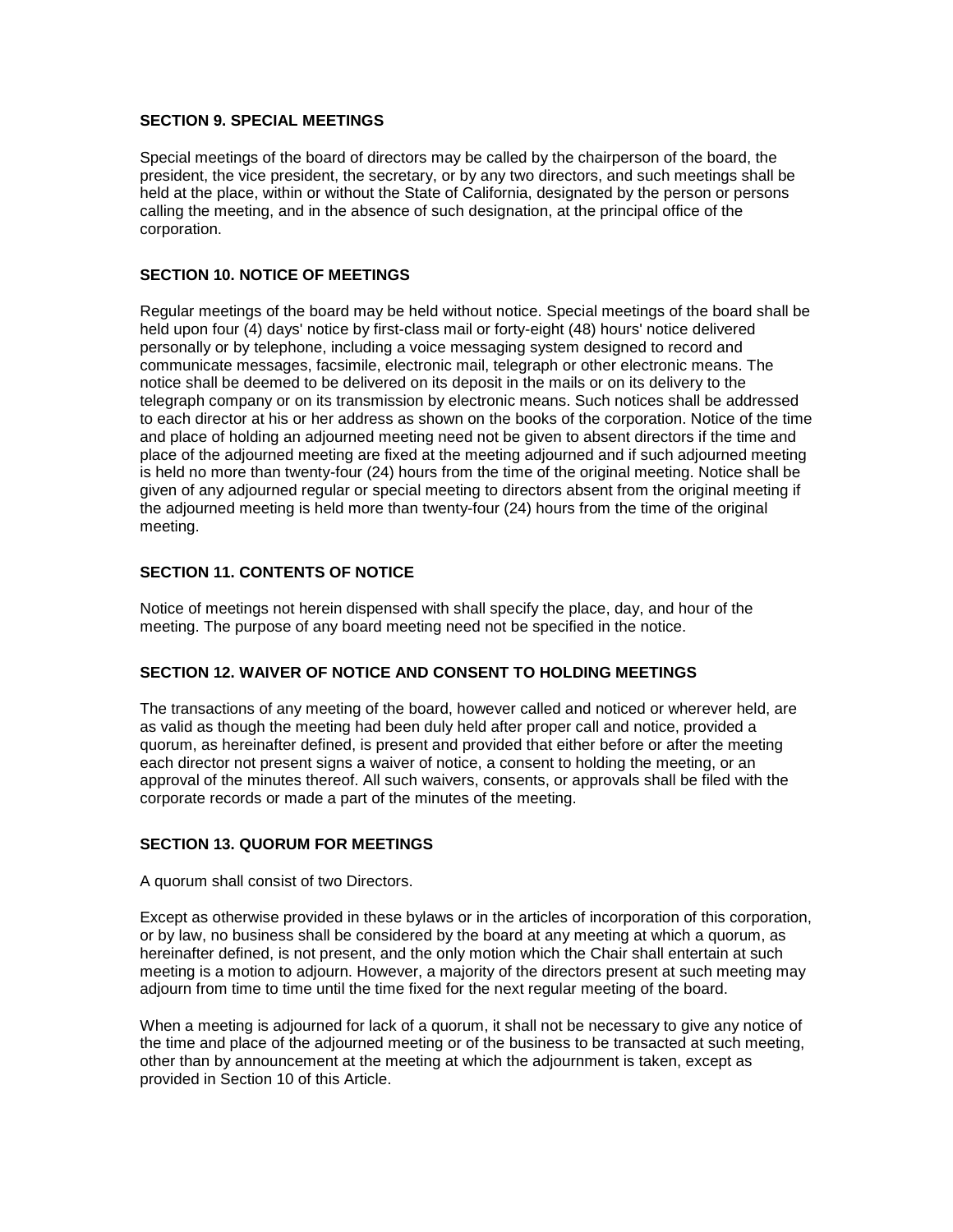The directors present at a duly called and held meeting at which a quorum is initially present may continue to do business notwithstanding the loss of a quorum at the meeting due to a withdrawal of directors from the meeting, provided that any action thereafter taken must be approved by at least a majority of the required quorum for such meeting or such greater percentage as may be required by law, or the articles of incorporation or bylaws of this corporation.

# **SECTION 14. MAJORITY ACTION AS BOARD ACTION**

Every act or decision done or made by a majority of the directors present at a meeting duly held at which a quorum is present is the act of the board of directors, unless the articles of incorporation or bylaws of this corporation, or provisions of the California Nonprofit Public Benefit Corporation Law, particularly those provisions relating to appointment of committees (Section 5212), approval of contracts or transactions in which a director has a material financial interest (Section 5233) and indemnification of directors (Section 5238e), require a greater percentage or different voting rules for approval of a matter by the board.

# **SECTION 15. CONDUCT OF MEETINGS**

Meetings of the board of directors shall be presided over by the chairperson of the board, or, if no such person has been so designated or, in his or her absence, the president of the corporation or, in his or her absence, by the vice president of the corporation or, in the absence of each of these persons, by a chairperson chosen by a majority of the directors present at the meeting. The secretary of the corporation shall act as secretary of all meetings of the board, provided that, in his or her absence, the presiding officer shall appoint another person to act as secretary of the meeting.

The procedure of meetings shall be informal or governed by rules which may be adopted or revised from time to time, insofar as such procedure or rules are not inconsistent with or in conflict with these bylaws, with the articles of incorporation of this corporation, or with provisions of law.

# **SECTION 16. ACTION BY UNANIMOUS WRITTEN CONSENT WITHOUT MEETING**

Any action required or permitted to be taken by the board of directors under any provision of law may be taken without a meeting, if all members of the board shall individually or collectively consent in writing to such action. For the purposes of this Section only, "all members of the board" shall not include any "interested director" as defined in Section 5233 of the California Nonprofit Public Benefit Corporation Law. Such written consent or consents shall be filed with the minutes of the proceedings of the board. Such action by written consent shall have the same force and effect as the unanimous vote of the directors. Any certificate or other document filed under any provision of law which relates to action so taken shall state that the action was taken by unanimous written consent of the board of directors without a meeting and that the bylaws of this corporation authorize the directors to so act, and such statement shall be prima facie evidence of such authority.

# **SECTION 17. VACANCIES**

Vacancies on the board of directors shall exist (1) on the death, resignation, or removal of any director, and (2) whenever the number of authorized directors is increased.

The board of directors may declare vacant the office of a director who has been declared of unsound mind by a final order of court, or convicted of a felony, or been found by a final order or judgment of any court to have breached any duty under Section 5230 and following of the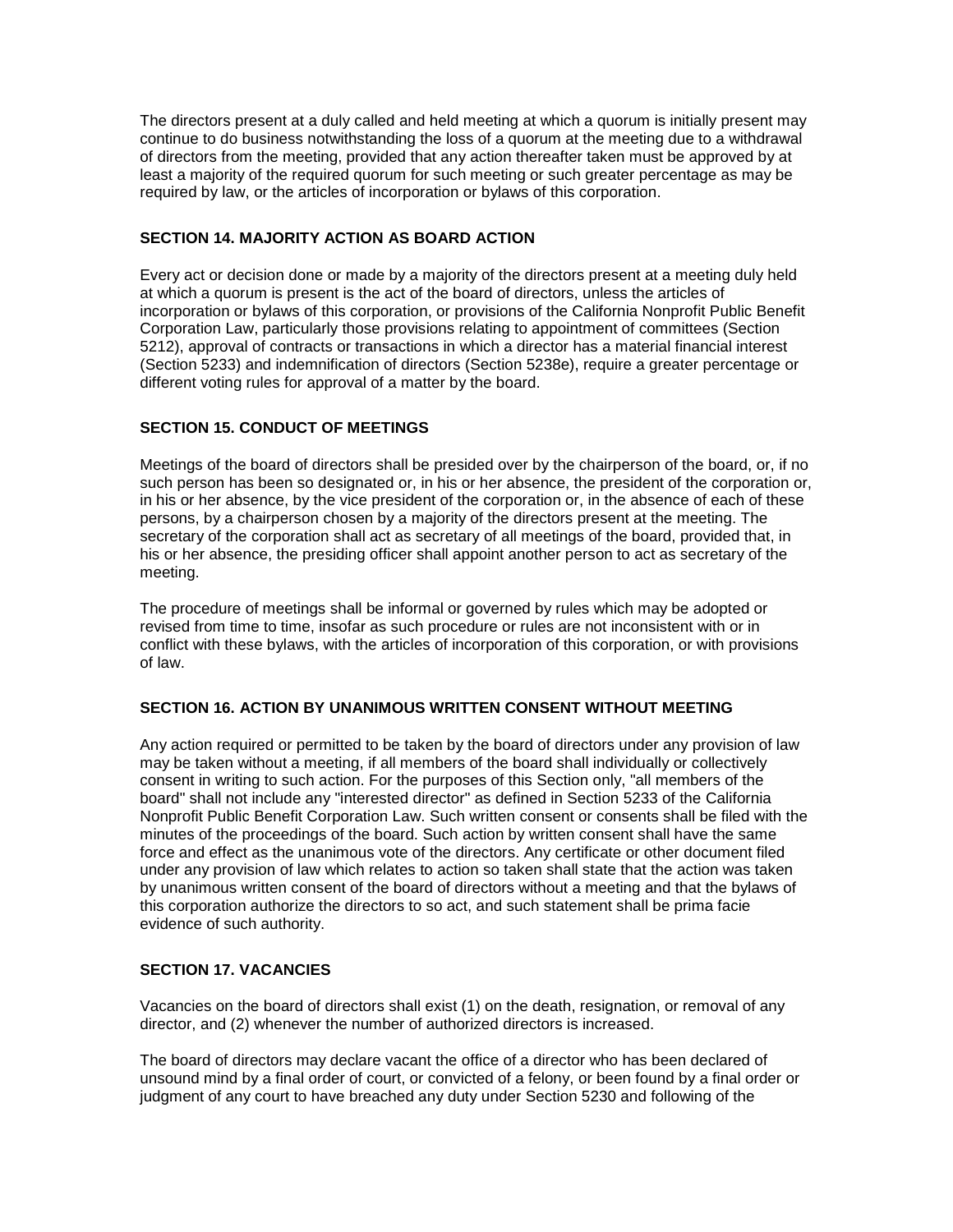California Nonprofit Public Benefit Corporation Law.

If this corporation has any members, then, if the corporation has fewer than fifty (50) members, directors may be removed without cause by a majority of all members, or, if the corporation has fifty (50) or more members, by vote of a majority of the votes represented at a membership meeting at which a quorum is present.

If this corporation has no members, directors may be removed without cause by a majority of the directors then in office.

Any director may resign effective upon giving written notice to the chairperson of the board, the president, the secretary, or the board of directors, unless the notice specifies a later time for the effectiveness of such resignation. No director may resign if the corporation would then be left without a duly elected director or directors in charge of its affairs, except upon notice to the attorney general.

Vacancies on the board may be filled by approval of the board or, if the number of directors then in office is less than a quorum, by (1) the unanimous written consent of the directors then in office, (2) the affirmative vote of a majority of the directors then in office at a meeting held pursuant to notice or waivers of notice complying with this Article of these bylaws, or (3) a sole remaining director. If this corporation has members, however, vacancies created by the removal of a director may be filled only by the approval of the members. The members, if any, of this corporation may elect a director at any time to fill any vacancy not filled by the directors.

A person elected to fill a vacancy as provided by this Section shall hold office until the next annual election of the board of directors or until his or her death, resignation, or removal from office.

## **SECTION 18. NONLIABILITY OF DIRECTORS**

The directors shall not be personally liable for the debts, liabilities, or other obligations of the corporation.

### **SECTION 19. INDEMNIFICATION BY CORPORATION OF DIRECTORS, OFFICERS, EMPLOYEES, AND OTHER AGENTS**

To the extent that a person who is, or was, a director, officer, employee, or other agent of this corporation has been successful on the merits in defense of any civil, criminal, administrative, or investigative proceeding brought to procure a judgment against such person by reason of the fact that he or she is, or was, an agent of the corporation, or has been successful in defense of any claim, issue, or matter, therein, such person shall be indemnified against expenses actually and reasonably incurred by the person in connection with such proceeding.

If such person either settles any such claim or sustains a judgment against him or her, then indemnification against expenses, judgments, fines, settlements, and other amounts reasonably incurred in connection with such proceedings shall be provided by this corporation but only to the extent allowed by, and in accordance with the requirements of, Section 5238 of the California Nonprofit Public Benefit Corporation Law.

#### **SECTION 20. INSURANCE FOR CORPORATE AGENTS**

The board of directors may adopt a resolution authorizing the purchase and maintenance of insurance on behalf of any agent of the corporation (including a director, officer, employee, or other agent of the corporation) against any liability other than for violating provisions of law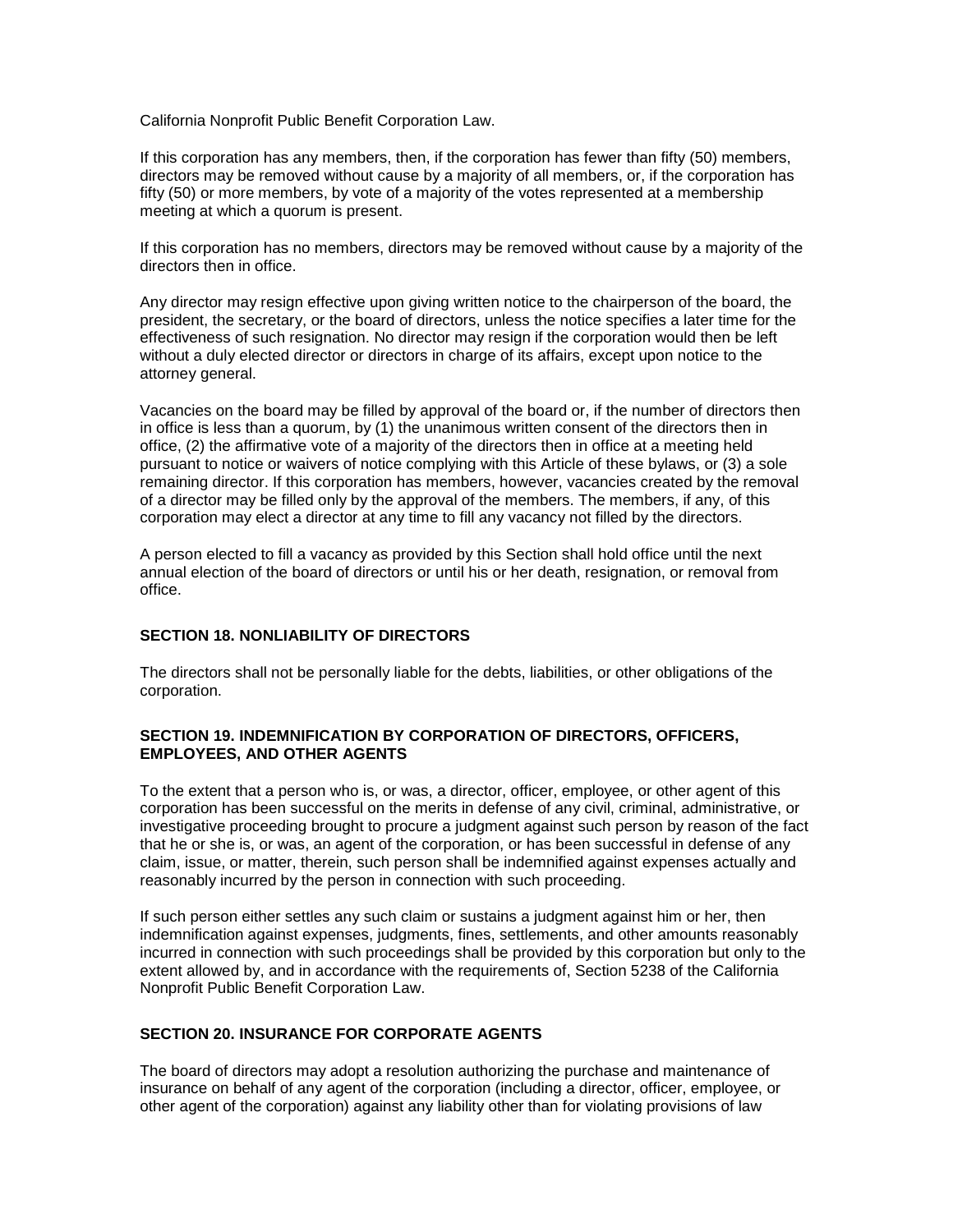relating to self-dealing (Section 5233 of the California Nonprofit Public Benefit Corporation Law) asserted against or incurred by the agent in such capacity or arising out of the agent's status as such, whether or not the corporation would have the power to indemnify the agent against such liability under the provisions of Section 5238 of the California Nonprofit Public Benefit Corporation Law.

#### **ARTICLE 4 OFFICERS**

### **SECTION 1. NUMBER OF OFFICERS**

The officers of the corporation shall be a president, a secretary, and a chief financial officer who shall be designated the treasurer. The corporation may also have, as determined by the board of directors, a chairperson of the board, one or more vice presidents, assistant secretaries, assistant treasurers, or other officers. Any number of offices may be held by the same person except that neither the secretary nor the treasurer may serve as the president or chairperson of the board.

### **SECTION 2. QUALIFICATION, ELECTION, AND TERM OF OFFICE**

Any person may serve as an officer of this corporation. Officers shall be elected by the board of directors, at any time, and each officer shall hold office until he or she resigns, is removed or is otherwise disqualified to serve, or until his or her successor shall be elected and qualified, whichever occurs first.

#### **SECTION 3. SUBORDINATE OFFICERS**

The board of directors may appoint such other officers or agents as it may deem desirable, and such officers shall serve such terms, have such authority, and perform such duties as may be prescribed from time to time by the board of directors.

### **SECTION 4. REMOVAL AND RESIGNATION**

Any officer may be removed, either with or without cause, by the board of directors, at any time. Any officer may resign at any time by giving written notice to the board of directors or to the president or secretary of the corporation. Any such resignation shall take effect at the date of receipt of such notice or at any later date specified therein, and, unless otherwise specified therein, the acceptance of such resignation shall not be necessary to make it effective. The above provisions of this Section shall be superseded by any conflicting terms of a contract which has been approved or ratified by the board of directors relating to the employment of any officer of the corporation.

#### **SECTION 5. VACANCIES**

Any vacancy caused by the death, resignation, removal, disqualification, or otherwise, of any officer shall be filled by the board of directors. In the event of a vacancy in any office other than that of president, such vacancy may be filled temporarily by appointment by the president until such time as the board shall fill the vacancy. Vacancies occurring in offices of officers appointed at the discretion of the board may or may not be filled as the board shall determine.

#### **SECTION 6. DUTIES OF PRESIDENT**

The president shall be the chief executive officer of the corporation and shall, subject to the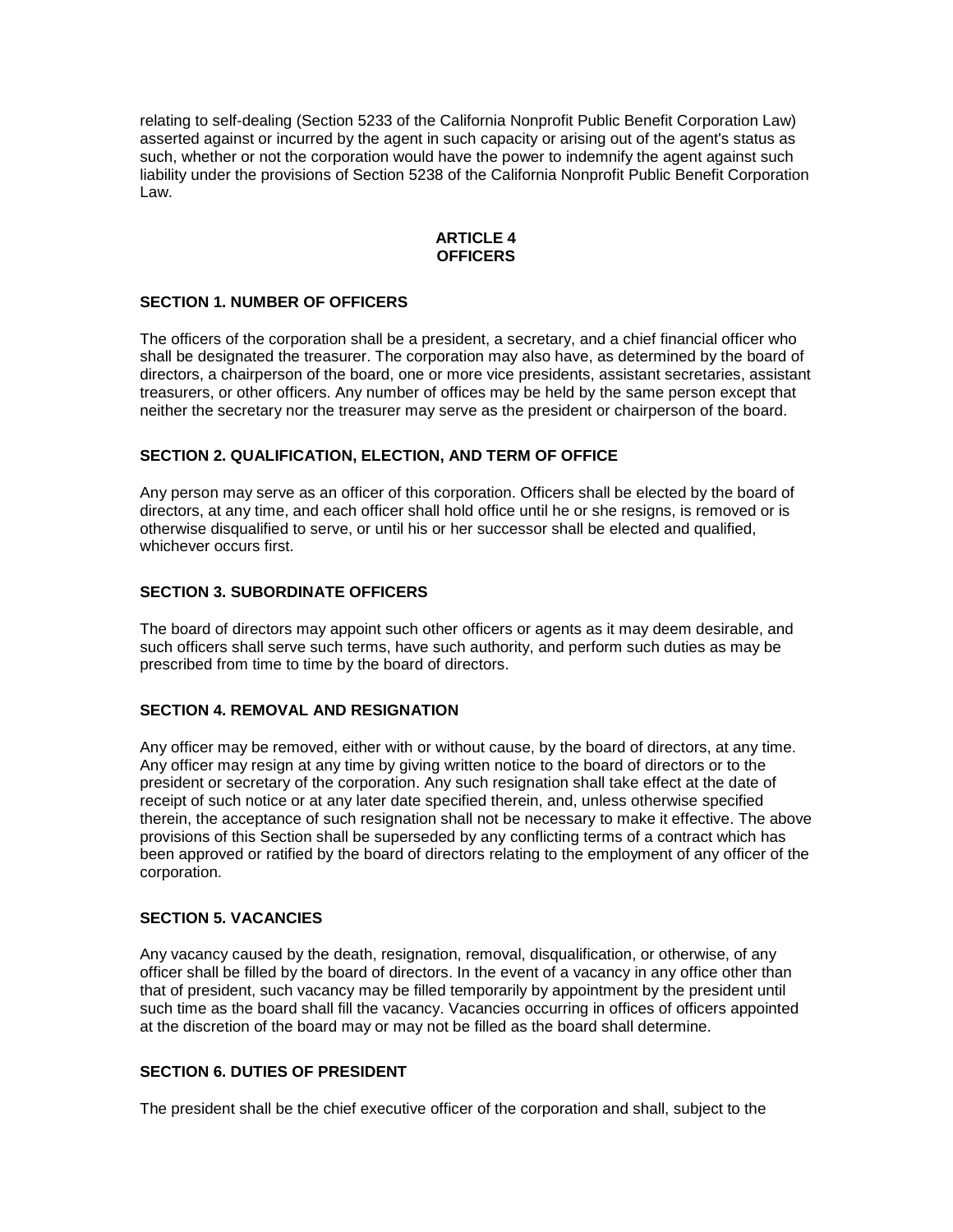control of the board of directors, supervise and control the affairs of the corporation and the activities of the officers. He or she shall perform all duties incident to his or her office and such other duties as may be required by law, by the articles of incorporation of this corporation, or by these bylaws, or which may be prescribed from time to time by the board of directors. Unless another person is specifically appointed as chairperson of the board of directors, he or she shall preside at all meetings of the board of directors. If applicable, the president shall preside at all meetings of the members. Except as otherwise expressly provided by law, by the articles of incorporation, or by these bylaws, he or she shall, in the name of the corporation, execute such deeds, mortgages, bonds, contracts, checks, or other instruments which may from time to time be authorized by the board of directors.

## **SECTION 7. DUTIES OF VICE PRESIDENT**

In the absence of the president, or in the event of his or her inability or refusal to act, the vice president shall perform all the duties of the president, and when so acting shall have all the powers of, and be subject to all the restrictions on, the president. The vice president shall have other powers and perform such other duties as may be prescribed by law, by the articles of incorporation, or by these bylaws, or as may be prescribed by the board of directors.

## **SECTION 8. DUTIES OF SECRETARY**

The secretary shall:

Certify and keep at the principal office of the corporation the original, or a copy of these bylaws as amended or otherwise altered to date.

Keep at the principal office of the corporation or at such other place as the board may determine, a book of minutes of all meetings of the directors, and, if applicable, meetings of committees of directors and of members, recording therein the time and place of holding, whether regular or special, how called, how notice thereof was given, the names of those present or represented at the meeting, and the proceedings thereof.

See that all notices are duly given in accordance with the provisions of these bylaws or as required by law.

Be custodian of the records and of the seal of the corporation and see that the seal is affixed to all duly executed documents, the execution of which on behalf of the corporation under its seal is authorized by law or these bylaws.

Keep at the principal office of the corporation a membership book containing the name and address of each and any member, and, in the case where any membership has been terminated, the secretary shall record such fact in the membership book together with the date on which such membership ceased.

Exhibit at all reasonable times to any director of the corporation, or to his or her agent or attorney, on request therefor, the bylaws, the membership book, and the minutes of the proceedings of the directors of the corporation.

In general, perform all duties incident to the office of secretary and such other duties as may be required by law, by the articles of incorporation of this corporation, or by these bylaws, or which may be assigned to him or her from time to time by the board of directors.

### **SECTION 9. DUTIES OF TREASURER**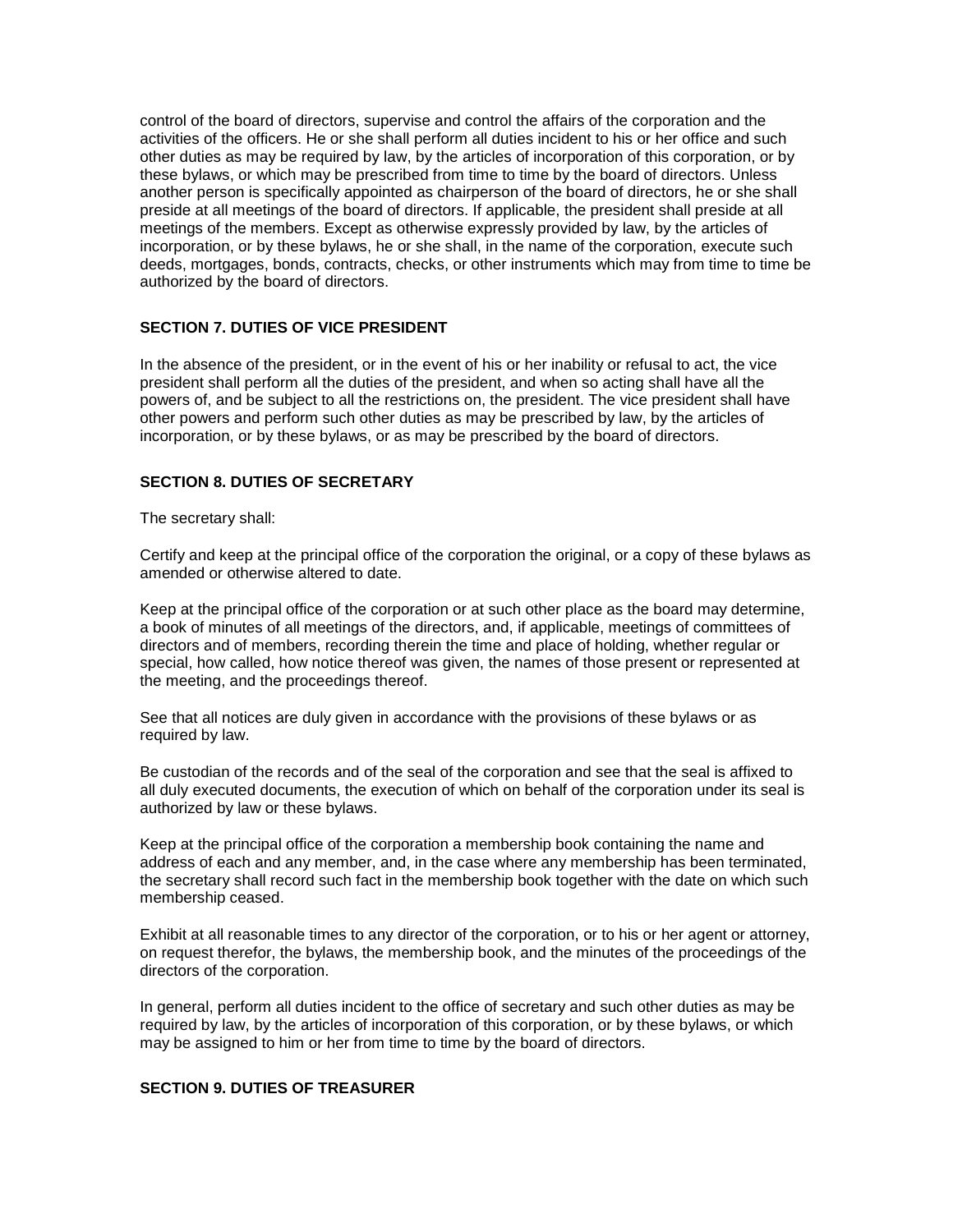Subject to the provisions of these bylaws relating to the "Execution of Instruments, Deposits, and Funds," the treasurer shall:

Have charge and custody of, and be responsible for, all funds and securities of the corporation, and deposit all such funds in the name of the corporation in such banks, trust companies, or other depositories as shall be selected by the board of directors.

Receive, and give receipt for, monies due and payable to the corporation from any source whatsoever.

Disburse, or cause to be disbursed, the funds of the corporation as may be directed by the Board of Directors, taking proper vouchers for such disbursements.

Keep and maintain adequate and correct accounts of the corporation's properties and business transactions, including accounts of its assets, liabilities, receipts, disbursements, gains and losses.

Exhibit at all reasonable times the books of account and financial records to any director of the corporation, or to his or her agent or attorney, on request therefor.

Render to the president and directors, whenever requested, an account of any or all of his or her transactions as treasurer and of the financial condition of the corporation.

Prepare, or cause to be prepared, and certify, or cause to be certified, the financial statements to be included in any required reports.

In general, perform all duties incident to the office of treasurer and such other duties as may be required by law, by the articles of incorporation of the corporation, or by these bylaws, or which may be assigned to him or her from time to time by the board of directors.

### **SECTION 10. COMPENSATION**

The salaries of the officers, if any, shall be fixed from time to time by resolution of the board of directors, and no officer shall be prevented from receiving such salary by reason of the fact that he or she is also a director of the corporation, provided, however, that such compensation paid a director for serving as an officer of this corporation shall only be allowed if permitted under the provisions of Article 3, Section 6 of these bylaws. In all cases, any salaries received by officers of this corporation shall be reasonable and given in return for services actually rendered for the corporation which relate to the performance of the charitable or public purposes of this corporation.

#### **ARTICLE 5 COMMITTEES**

### **SECTION 1. EXECUTIVE COMMITTEE OF THE BOARD**

The board of directors may, by a majority vote of directors, designate two (2) or more of its members (who may also be serving as officers of this corporation) to constitute an executive committee of the board and delegate to such committee any of the powers and authority of the board in the management of the business and affairs of the corporation, except with respect to:

(a) The approval of any action which, under law or the provisions of these bylaws, requires the approval of the members or of a majority of all of the members.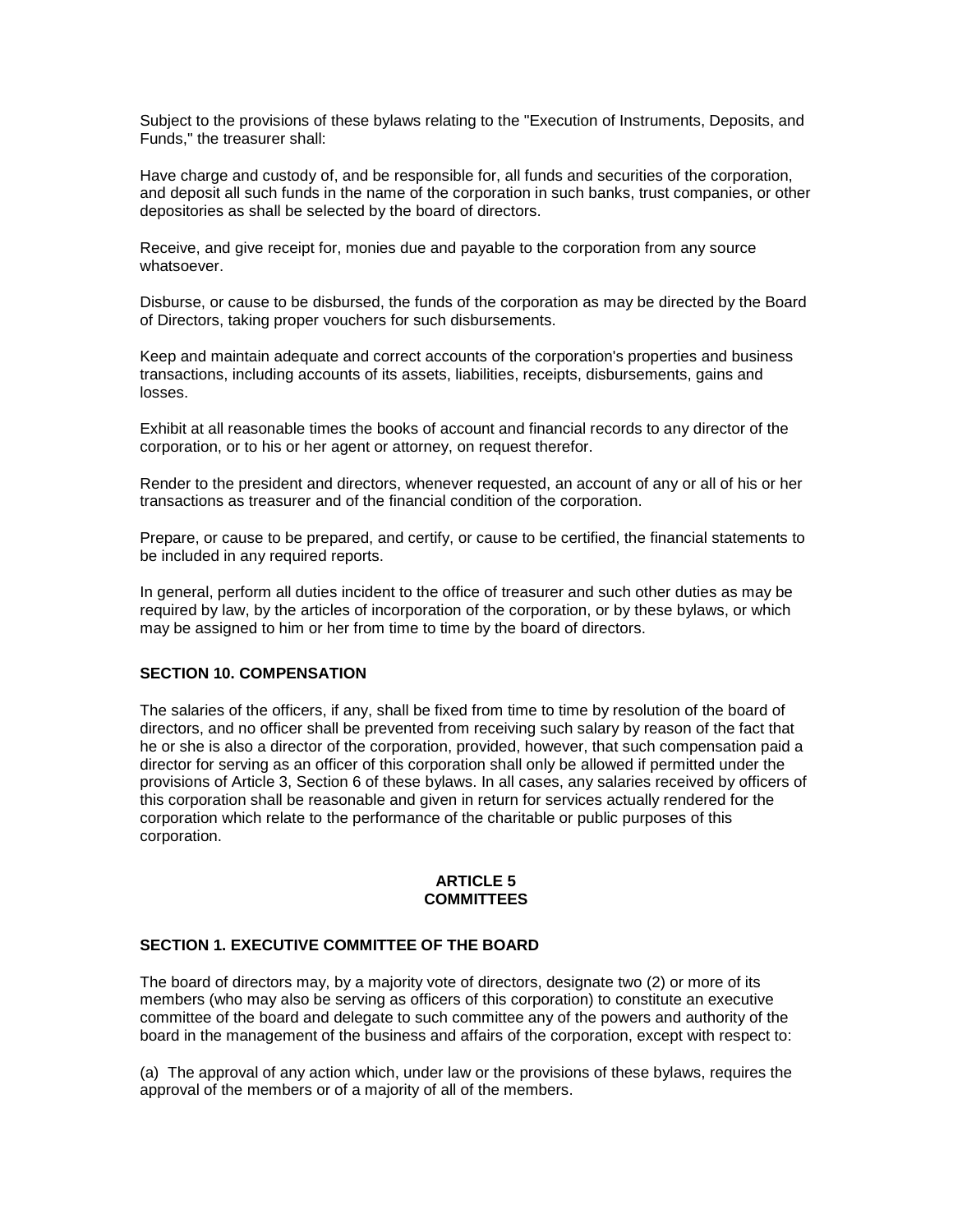(b) The filling of vacancies on the board or on any committee that has the authority of the board.

©) The fixing of compensation of the directors for serving on the board or on any committee.

(d) The amendment or repeal of bylaws or the adoption of new bylaws.

(e) The amendment or repeal or any resolution of the board which by its express terms is not so amendable or repealable.

(f) The appointment of committees of the board or the members thereof.

(g) The expenditure of corporate funds to support a nominee for director after there are more people nominated for director than can be elected.

(h) The approval of any transaction to which this corporation is a party and in which one or more of the directors has a material financial interest, except as expressly provided in Section 5233(d)(3) of the California Nonprofit Public Benefit Corporation Law.

By a majority vote of its members then in office, the board may at any time revoke or modify any or all of the authority so delegated, increase or decrease but not below two (2) the number of its members, and fill vacancies therein from the members of the board. The committee shall keep regular minutes of its proceedings, cause them to be filed with the corporate records, and report the same to the board from time to time as the board may require.

# **SECTION 2. OTHER COMMITTEES**

The corporation shall have such other committees as may from time to time be designated by resolution of the board of directors. Such other committees may consist of persons who are not also members of the board. These additional committees shall act in an advisory capacity only to the board and shall be clearly titled as "advisory" committees.

## **SECTION 3. MEETINGS AND ACTION OF COMMITTEES**

Meetings and action of committees shall be governed by, noticed, held and taken in accordance with the provisions of these bylaws concerning meetings of the board of directors, with such changes in the context of such bylaw provisions as are necessary to substitute the committee and its members for the board of directors and its members, except that the time for regular meetings of committees may be fixed by resolution of the board of directors or by the committee. The time for special meetings of committees may also be fixed by the board of directors. The board of directors may also adopt rules and regulations pertaining to the conduct of meetings of committees to the extent that such rules and regulations are not inconsistent with the provisions of these bylaws.

### **ARTICLE 6 EXECUTION OF INSTRUMENTS, DEPOSITS, AND FUNDS**

### **SECTION 1. EXECUTION OF INSTRUMENTS**

The board of directors, except as otherwise provided in these bylaws, may by resolution authorize any officer or agent of the corporation to enter into any contract or execute and deliver any instrument in the name of and on behalf of the corporation, and such authority may be general or confined to specific instances. Unless so authorized, no officer, agent, or employee shall have any power or authority to bind the corporation by any contract or engagement or to pledge its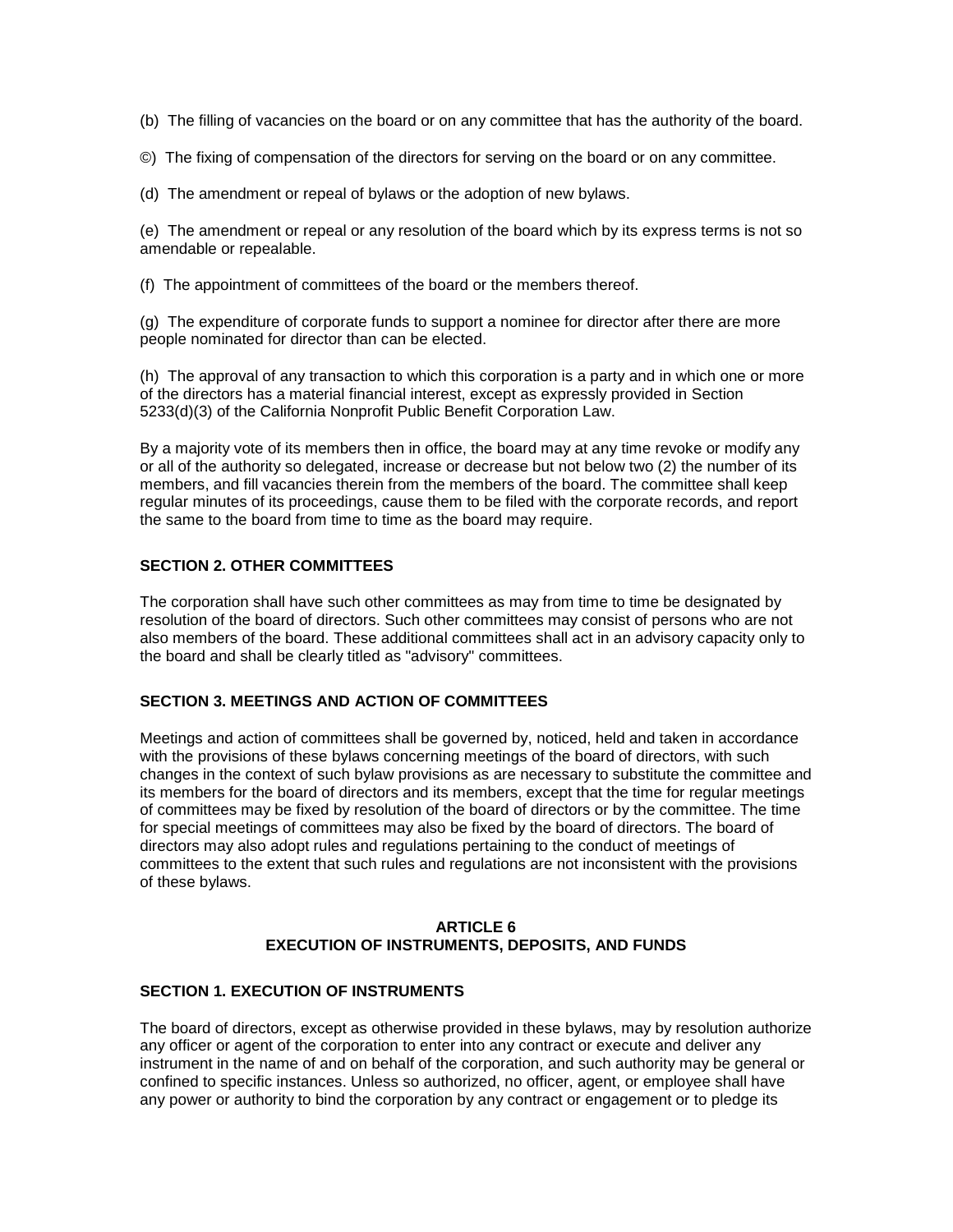credit or to render it liable monetarily for any purpose or in any amount.

#### **SECTION 2. CHECKS AND NOTES**

Except as otherwise specifically determined by resolution of the board of directors, or as otherwise required by law, checks, drafts, promissory notes, orders for the payment of money, and other evidence of indebtedness of the corporation shall be signed by the treasurer and countersigned by the president of the corporation.

#### **SECTION 3. DEPOSITS**

All funds of the corporation shall be deposited from time to time to the credit of the corporation in such banks, trust companies, or other depositories as the board of directors may select.

#### **SECTION 4. GIFTS**

The board of directors may accept on behalf of the corporation any contribution, gift, bequest, or devise for the charitable or public purposes of this corporation.

#### **ARTICLE 7 CORPORATE RECORDS, REPORTS, AND SEAL**

### **SECTION 1. MAINTENANCE OF CORPORATE RECORDS**

The corporation shall keep at its principal office in the State of California:

(a) Minutes of all meetings of directors, committees of the board and, if this corporation has members, of all meetings of members, indicating the time and place of holding such meetings, whether regular or special, how called, the notice given, and the names of those present and the proceedings thereof;

(b) Adequate and correct books and records of account, including accounts of its properties and business transactions and accounts of its assets, liabilities, receipts, disbursements, gains and losses;

©) A record of its members, if any, indicating their names and addresses and, if applicable, the class of membership held by each member and the termination date of any membership;

(d) A copy of the corporation's articles of incorporation and bylaws as amended to date, which shall be open to inspection by the members, if any, of the corporation at all reasonable times during office hours.

## **SECTION 2. CORPORATE SEAL**

The board of directors may adopt, use, and at will alter, a corporate seal. Such seal shall be kept at the principal office of the corporation. Failure to affix the seal to corporate instruments, however, shall not affect the validity of any such instrument.

#### **SECTION 3. DIRECTORS' INSPECTION RIGHTS**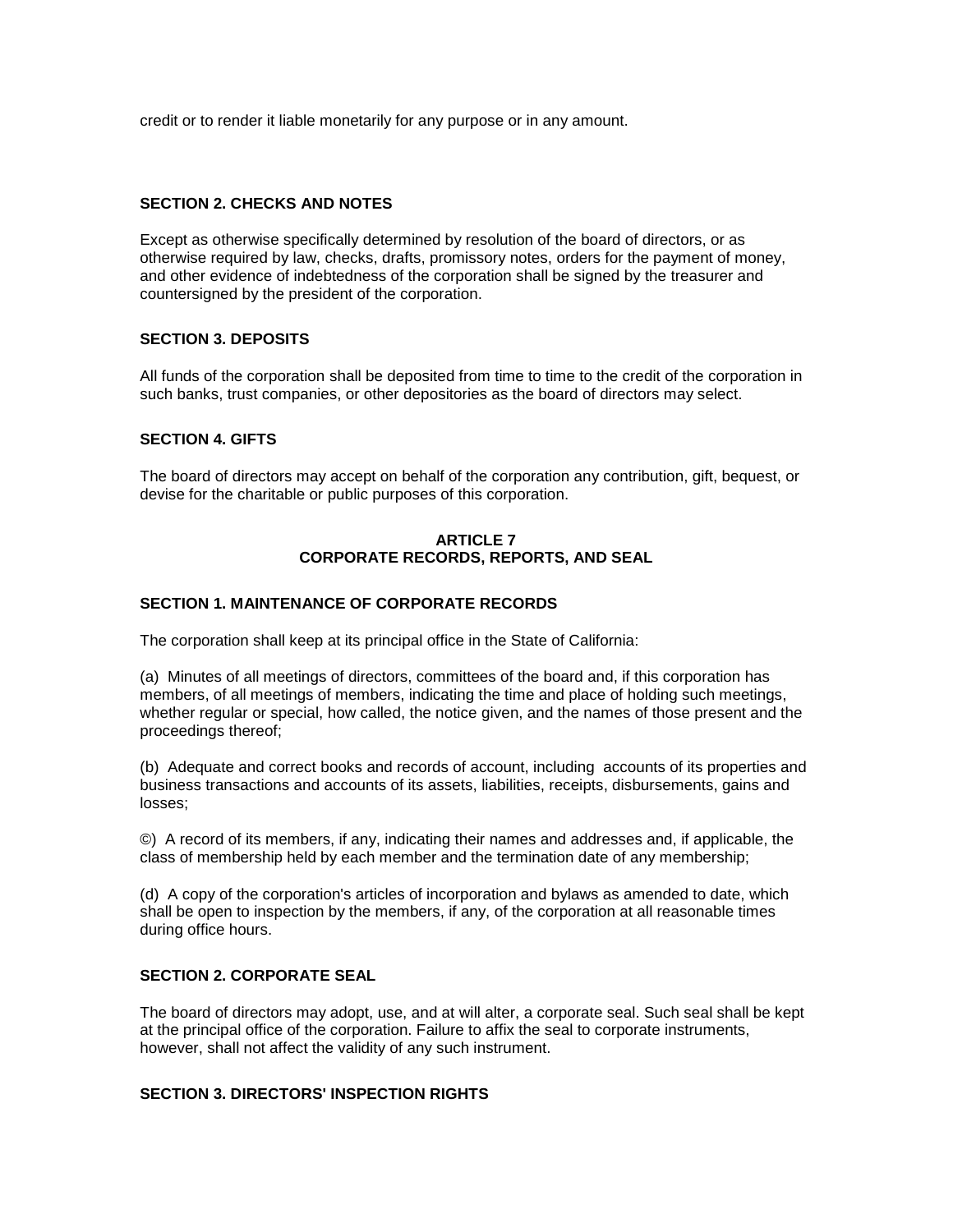Every director shall have the absolute right at any reasonable time to inspect and copy all books, records, and documents of every kind and to inspect the physical properties of the corporation.

## **SECTION 4. MEMBERS' INSPECTION RIGHTS**

If this corporation has any members, then each and every member shall have the following inspection rights, for a purpose reasonably related to such person's interest as a member:

(a) To inspect and copy the record of all members' names, addresses, and voting rights, at reasonable times, upon five (5) business days' prior written demand on the corporation, which demand shall state the purpose for which the inspection rights are requested.

(b) To obtain from the secretary of the corporation, upon written demand and payment of a reasonable charge, an alphabetized list of the names, addresses, and voting rights of those members entitled to vote for the election of directors as of the most recent record date for which the list has been compiled or as of the date specified by the member subsequent to the date of demand. The demand shall state the purpose for which the list is requested. The membership list shall be made available on or before the later of ten (10) business days after the demand is received or after the date specified therein as of which the list is to be compiled.

©) To inspect at any reasonable time the books, records, or minutes of proceedings of the members or of the board or committees of the board, upon written demand on the corporation by the member, for a purpose reasonably related to such person's interests as a member.

## **SECTION 5. RIGHT TO COPY AND MAKE EXTRACTS**

Any inspection under the provisions of this Article may be made in person or by agent or attorney and the right to inspection includes the right to copy and make extracts.

### **SECTION 6. ANNUAL REPORT**

The board shall cause an annual report to be furnished not later than one hundred and twenty (120) days after the close of the corporation's fiscal year to all directors of the corporation and, if this corporation has members, to any member who requests it in writing, which report shall contain the following information in appropriate detail:

(a) The assets and liabilities, including the trust funds, of the corporation as of the end of the fiscal year;

(b) The principal changes in assets and liabilities, including trust funds, during the fiscal year;

©) The revenue or receipts of the corporation, both unrestricted and restricted to particular purposes, for the fiscal year;

(d) The expenses or disbursements of the corporation, for both general and restricted purposes, during the fiscal year;

(e) Any information required by Section 7 of this Article.

The annual report shall be accompanied by any report thereon of independent accountants, or, if there is no such report, the certificate of an authorized officer of the corporation that such statements were prepared without audit from the books and records of the corporation.

If this corporation has members, then, if this corporation receives TWENTY-FIVE THOUSAND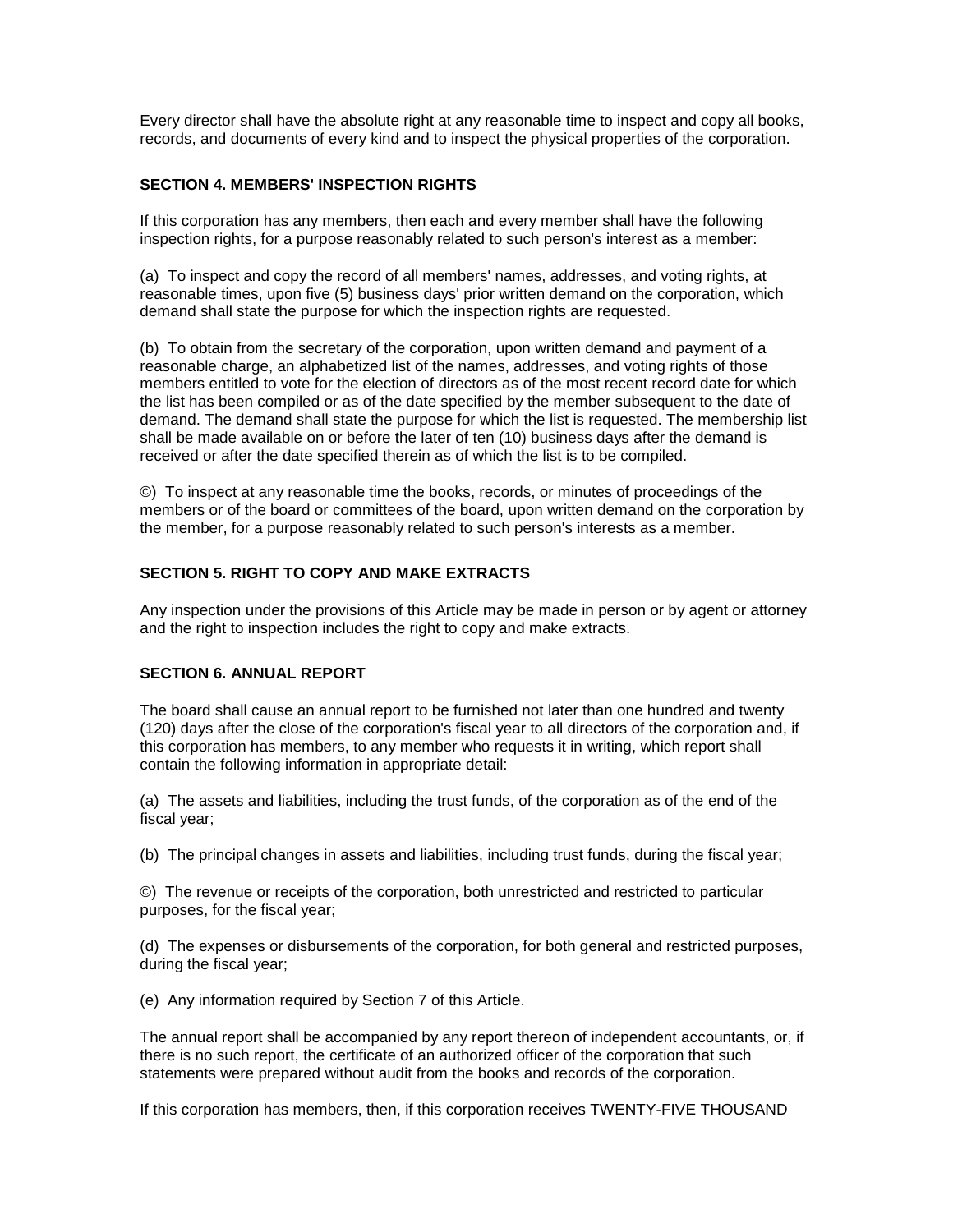DOLLARS (\$25,000), or more, in gross revenues or receipts during the fiscal year, this corporation shall automatically send the above annual report to all members, in such manner, at such time, and with such contents, including an accompanying report from independent accountants or certification of a corporate officer, as specified by the above provisions of this Section relating to the annual report.

## **SECTION 7. ANNUAL STATEMENT OF SPECIFIC TRANSACTIONS TO MEMBERS**

This corporation shall mail or deliver to all directors and any and all members a statement within one hundred and twenty (120) days after the close of its fiscal year which briefly describes the amount and circumstances of any indemnification or transaction of the following kind:

(a) Any transaction in which the corporation, or its parent or its subsidiary, was a party, and in which either of the following had a direct or indirect material financial interest:

(1) Any director or officer of the corporation, or its parent or its subsidiary (a mere common directorship shall not be considered a material financial interest); or

(2) Any holder of more than ten percent (10%) of the voting power of the corporation, its parent, or its subsidiary.

The above statement need only be provided with respect to a transaction during the previous fiscal year involving more than FIFTY THOUSAND DOLLARS (\$50,000) or which was one of a number of transactions with the same persons involving, in the aggregate, more than FIFTY THOUSAND DOLLARS (\$50,000).

Similarly, the statement need only be provided with respect to indemnifications or advances aggregating more than TEN THOUSAND DOLLARS (\$10,000) paid during the previous fiscal year to any director or officer, except that no such statement need be made if such indemnification was approved by the members pursuant to Section 5238(e)(2) of the California Nonprofit Public Benefit Corporation Law.

Any statement required by this Section shall briefly describe the names of the interested persons involved in such transactions, stating each person's relationship to the corporation, the nature of such person's interest in the transaction and, where practical, the amount of such interest, provided that in the case of a transaction with a partnership of which such person is a partner, only the interest of the partnership need be stated.

If this corporation has any members and provides all members with an annual report according to the provisions of Section 6 of this Article, then such annual report shall include the information required by this Section.

#### **ARTICLE 8 FISCAL YEAR**

### **SECTION 1. FISCAL YEAR OF THE CORPORATION**

The fiscal year of the corporation shall begin on the 1st of January and end on the 31st of December in each year.

#### **ARTICLE 9 AMENDMENT OF BYLAWS**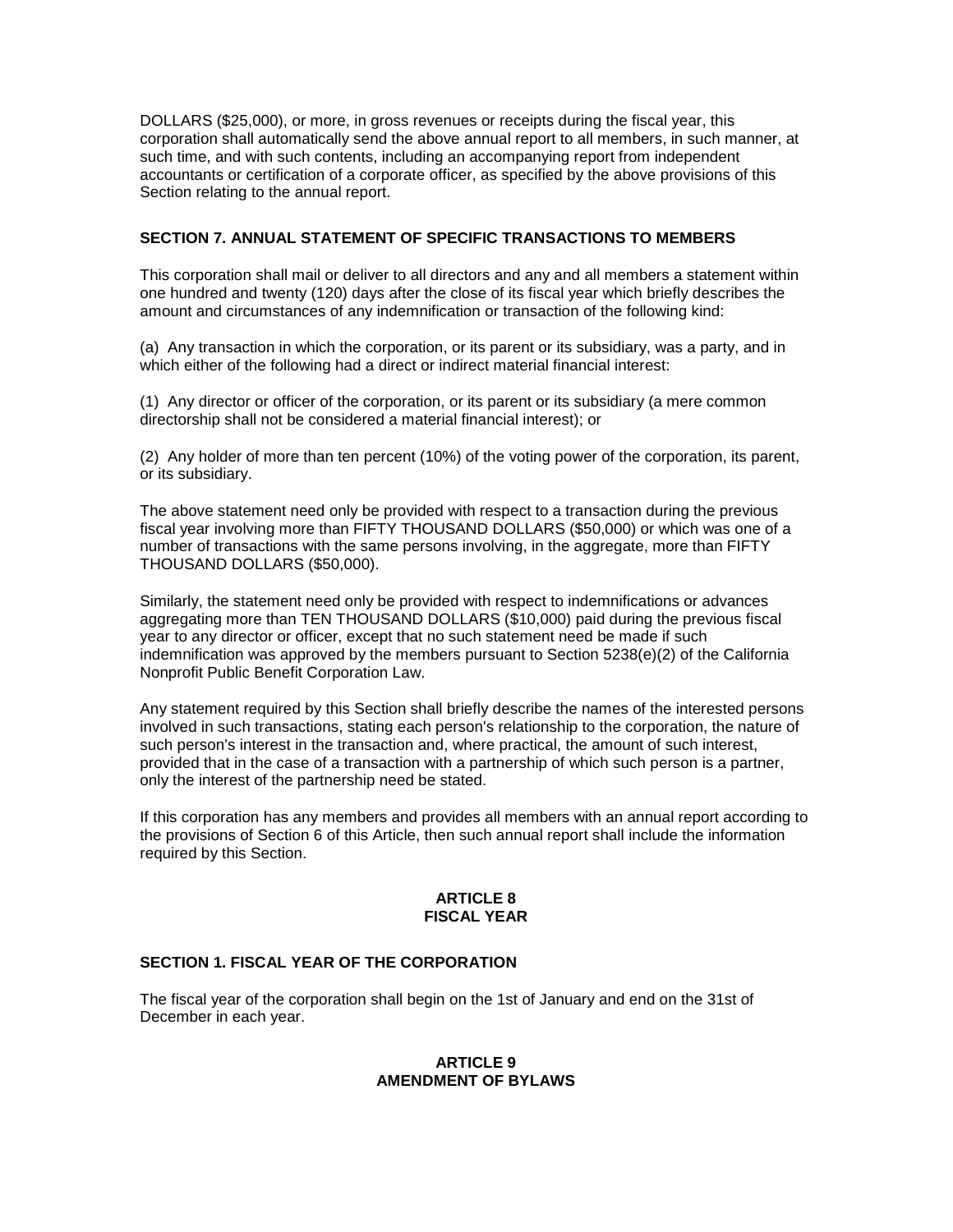## **SECTION 1. AMENDMENT**

Subject to any provision of law applicable to the amendment of bylaws of public benefit nonprofit corporations, these bylaws, or any of them, may be altered, amended, or repealed and new bylaws adopted as follows:

(a) Subject to the power of members, if any, to change or repeal these bylaws under Section 5150 of the Corporations Code, by approval of the board of directors unless the bylaw amendment would materially and adversely affect the rights of members, if any, as to voting or transfer, provided, however, if this corporation has admitted any members, then a bylaw specifying or changing the fixed number of directors of the corporation, the maximum or minimum number of directors, or changing from a fixed to variable board or vice versa, may not be adopted, amended, or repealed except as provided in subparagraph (b) of this Section; or

(b) By approval of the members, if any, of this corporation.

## **ARTICLE 10 AMENDMENT OF ARTICLES**

## **SECTION 1. AMENDMENT OF ARTICLES BEFORE ADMISSION OF MEMBERS**

Before any members have been admitted to the corporation, any amendment of the articles of incorporation may be adopted by approval of the board of directors.

### **SECTION 2. AMENDMENT OF ARTICLES AFTER ADMISSION OF MEMBERS**

After members, if any, have been admitted to the corporation, amendment of the articles of incorporation may be adopted by the approval of the board of directors and by the approval of the members of this corporation.

## **SECTION 3. CERTAIN AMENDMENTS**

Notwithstanding the above sections of this Article, this corporation shall not amend its articles of incorporation to alter any statement which appears in the original articles of incorporation of the names and addresses of the first directors of this corporation, nor the name and address of its initial agent, except to correct an error in such statement or to delete such statement after the corporation has filed a "Statement by a Domestic Nonprofit Corporation" pursuant to Section 6210 of the California Nonprofit Corporation Law.

### **ARTICLE 11 PROHIBITION AGAINST SHARING CORPORATE PROFITS AND ASSETS**

### **SECTION 1. PROHIBITION AGAINST SHARING CORPORATE PROFITS AND ASSETS**

No member, director, officer, employee, or other person connected with this corporation, or any private individual, shall receive at any time any of the net earnings or pecuniary profit from the operations of the corporation, provided, however, that this provision shall not prevent payment to any such person of reasonable compensation for services performed for the corporation in effecting any of its public or charitable purposes, provided that such compensation is otherwise permitted by these bylaws and is fixed by resolution of the board of directors; and no such person or persons shall be entitled to share in the distribution of, and shall not receive, any of the corporate assets on dissolution of the corporation. All members, if any, of the corporation shall be